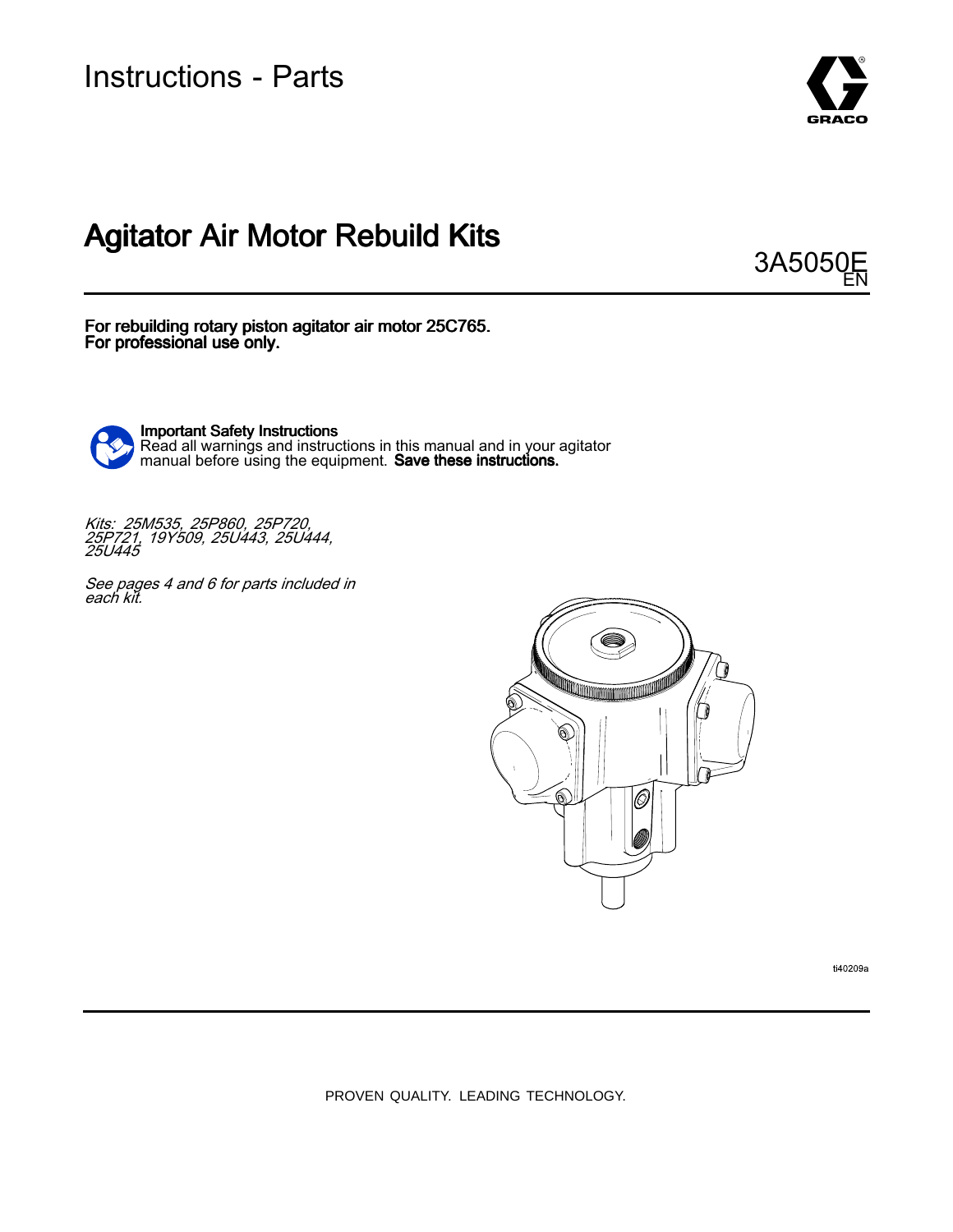# <span id="page-1-0"></span>**Related Manuals**

| <b>Manual in English</b> | <b>Description</b>                   |  |  |  |  |
|--------------------------|--------------------------------------|--|--|--|--|
| 3A4792                   | Air-Driven Agitators                 |  |  |  |  |
| 3A4800                   | Twistork <sup>®</sup> Helix Agitator |  |  |  |  |
| 3A4797                   | <b>Pressure Tank Agitators</b>       |  |  |  |  |

# Rebuild Procedure



#### PRESSURIZED FLUID HAZARD

This equipment stays pressurized until pressure is manually relieved. To help prevent serious injury from splashing fluid and moving parts, follow the Pressure Relief Procedure before disassembling the equipment.

### **ENTANGLEMENT HAZARD**

Moving parts, such as an impeller blade, can cut or amputate fingers. To reduce the risk of serious injury, always shut off the agitator and disconnect the air line before checking or repairing the agitator.

### PERSONAL PROTECTIVE EQUIPMENT

Wear appropriate protective equipment when in the work area to help prevent serious injury, including eye injury, hearing loss, inhalation of toxic fumes, and burns.

### Pressure Relief Procedure

- 1. Close the bleed-type air shutoff valve to relieve pressure to the air regulator.
- 2. Disconnect the air line.

### Disassembling the Air Motor

- 1. Follow the Pressure Relief Procedure, page <sup>2</sup> .
- 2. Remove the air motor from the agitator assembly. Follow the removal instructions contained in your agitator manual.
- 3. Put the air motor in <sup>a</sup> vice and clamp on the output shaft.
- 4. Unscrew the air motor top cap (3) to remove it. (See [Parts,](#page-2-0) page [4](#page-3-0) .)
- 5. Remove the needle bearing shaft assembly (10, 20) using <sup>a</sup> 20mm socket.
- 6. Remove spacers (8), washers (9), and the needle bearing (17).
- 7. Remove the three cylinder end caps (2) by removing the twelve socket head cap screws (26) with <sup>a</sup> 4mm hex key.
- 8. Remove cylinders (6), piston assemblies (4, 5, 7, 13), and sleeves (14).
- 9. Verify that the shaft assembly turns freely. If the shaft assembly is damaged or does not turn freely, check for debris wedged between the counterweight and the air motor body. If the shaft does not turn freely, remove the crankshaft and inspect. Removing the crankshaft requires <sup>a</sup> press. If the crankshaft (12) is damaged, order the Crankshaft kit (25U444) and the Body kit (25U445), if needed.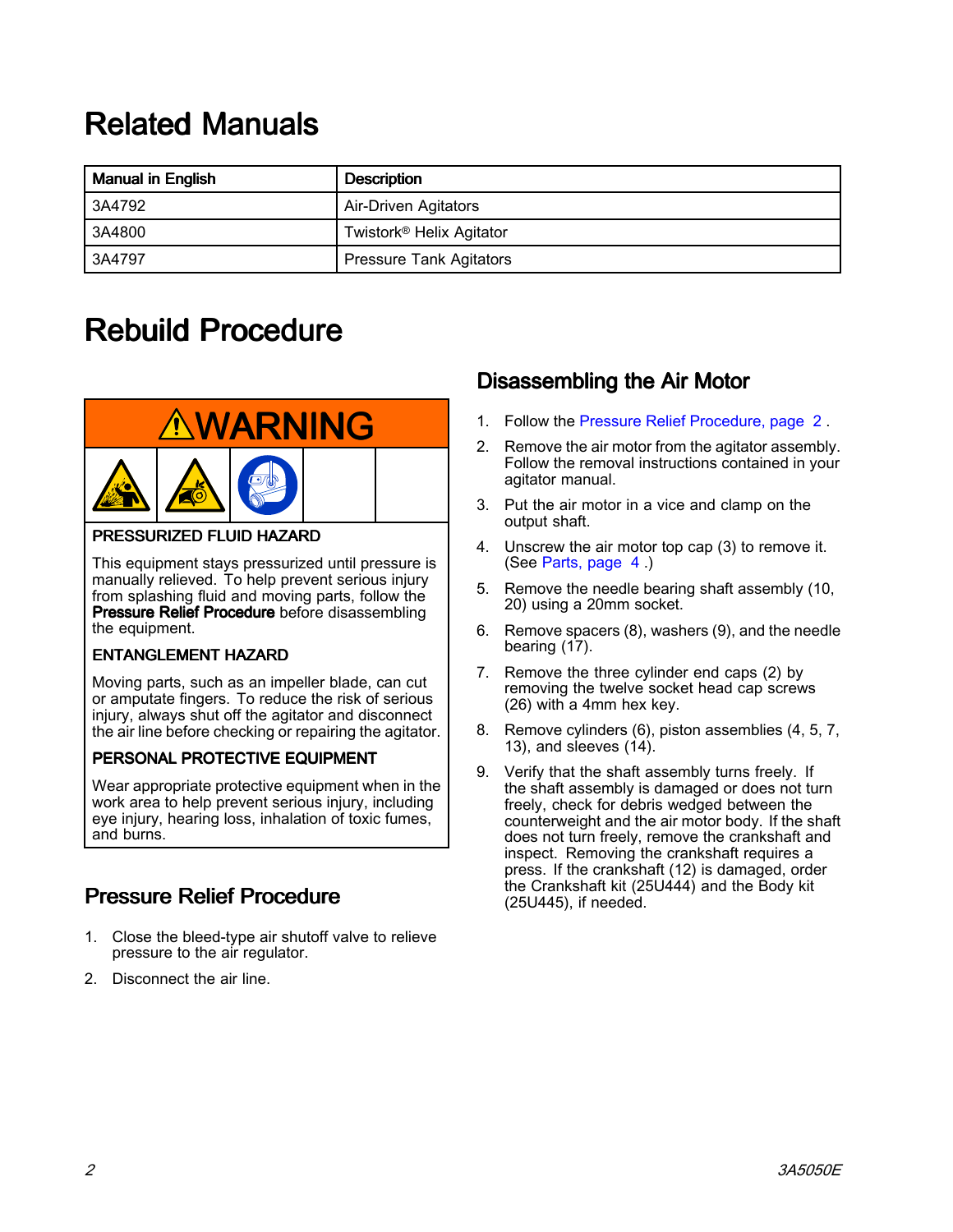### <span id="page-2-0"></span>Reassembling the Air Motor (Kits 25M535, 25M535, 25P720, 25P720, 25P721) 25P721)

- 1. With the air motor shaft in the vice, place the lower washer (9) and spacer (8) in the counterweight pocket.
- 2. Assemble the piston assembly (4, 5, 7, 13, 14). Lightly lubricate the pistons with grease before inserting the piston assemblies in the cylinder (6). Place the o-ring (23) around the cylinder and install the piston and cylinder assembly in the air motor body (1) as shown. Rotate the piston arm to locate the piston arm inside the lower spacer (8). Install the remaining two piston and cylinder assemblies in <sup>a</sup> similar manner.
- 3. If it is not already installed, install the o-ring (24) in the cylinder end cap (2). Install the cylinder end caps (2) with screws (26). Tighten the screws to 60-70 in-lbs (7-8 N·m).

### NOTICE

To prevent stripping the threads in the air motor body, do not overtighten the screws.

- 4. Make sure that the threads on top of the crankshaft (12) are clean. Install the needle bearing (17) by positioning it inside the sleeves between each piston arm assembly.
	- 9 8  $17$ ® ti37100a
- 5. Install the upper spacer (8) and washer (9). Install and thread the needle bearing shaft assembly (10) through the washers and needle bearing into the crankshaft (12). Tighten the shaft assembly (10) using the 20mm socket to <sup>15</sup> ft-lbs (20 N•m).
- 6. Grease the needle bearing in the grease fitting (20) with non-silicone grease such as MOBILGREASE XHP <sup>222</sup> SPECIAL or equivalent with <sup>a</sup> minimum flash point temperature of 399.2°F (204°C). Add grease until you see it extruding from the lower washer (9).
- 7. Install the top cap (3).
- 8. Install mufflers (27) as needed.
- 9. Remove the air motor from the vice. Install <sup>a</sup> temporary air line to verify that the air motor starts and runs at low air pressures (<5 psi, 0.3 bar) before reinstalling the air motor on the agitator.

### Reassembling the Air Motor (Kit 25U444)

- 1. Install shaft seal (22), spring clip (19), and press fit lower bearing (16) into motor body (1).
- 2. Apply green Loctite <sup>680</sup> to upper bearing (15) outer rim before press fitting into motor body (1).
- 3. Press in the crankshaft (12 and 15; <sup>15</sup> is preinstalled) from the top of the motor until the bearing (15) is seated inside the motor body (1).
- 4. Install spring clip (18) onto crankshaft (12).
- 5. Install remainder of kit parts as desired. See Reassembling the Air Motor (Kits 25M535, 25P720, 25P721), page <sup>3</sup> .

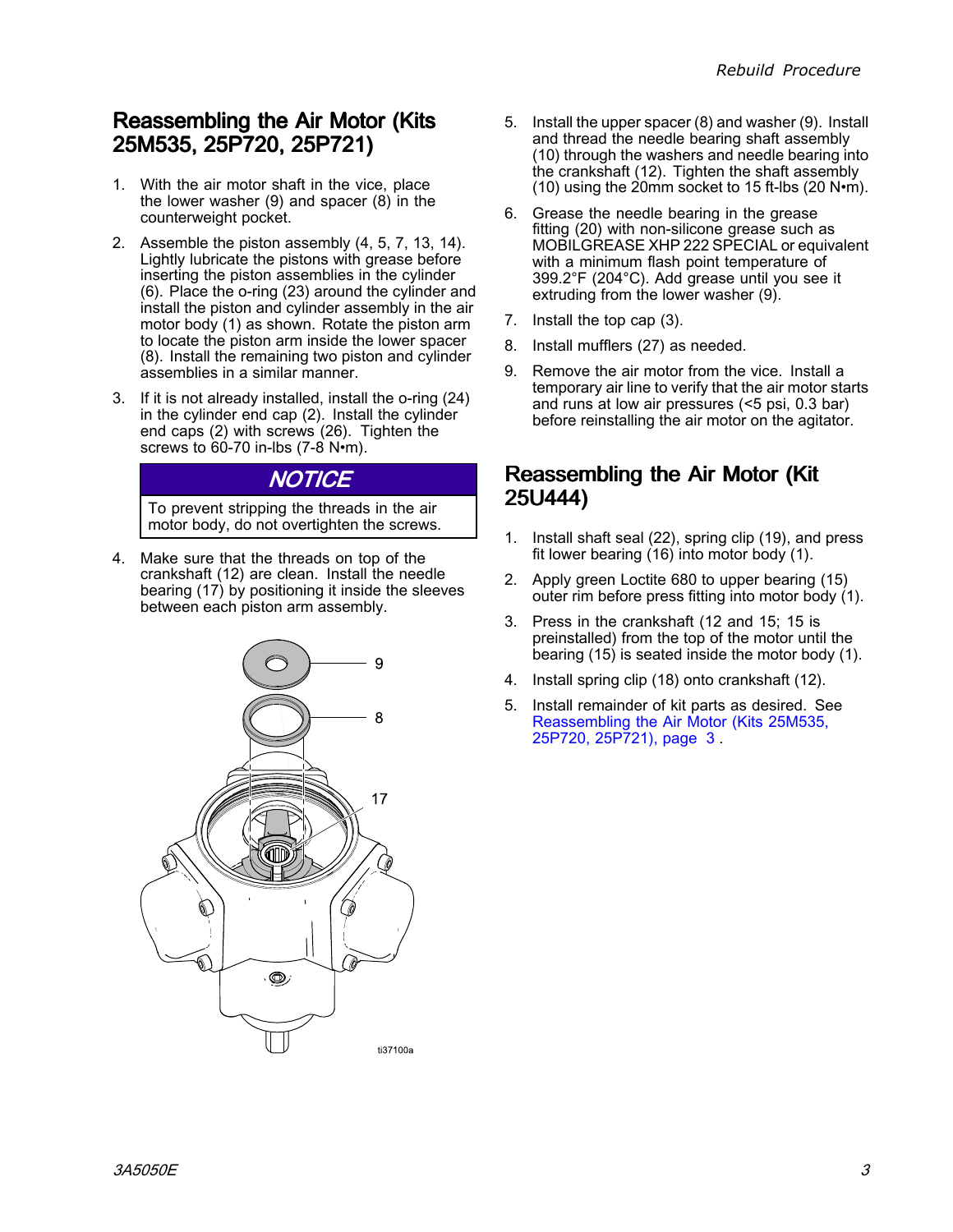# <span id="page-3-0"></span>**Parts**

Kits 25M535, 25P860, 25P720, 25P721, 19Y509



| <b>Kit Contents</b> |                                      | 25M535:<br>Full air motor<br>rebuild kit |                | 25P860:<br>End cap kit |      | 25P720:<br><b>Needle</b><br>bearing<br>rebuild kit |                | 25P721:<br>Single piston<br>assembly<br>rebuild kit |                | 19Y509:<br><b>Muffler kit</b> |      |
|---------------------|--------------------------------------|------------------------------------------|----------------|------------------------|------|----------------------------------------------------|----------------|-----------------------------------------------------|----------------|-------------------------------|------|
| Ref.                | <b>Description</b>                   |                                          | Qty.           |                        | Qty. |                                                    | Qty.           |                                                     | Qty.           |                               | Qty. |
| $\overline{2}$      | CAP, cylinder                        |                                          |                | V                      | 1    |                                                    |                |                                                     |                |                               |      |
| $\overline{4}$      | ROD, piston                          | V                                        | 3              |                        |      |                                                    |                | V                                                   | 1              |                               |      |
| 5                   | <b>PISTON</b>                        | V                                        | 3              |                        |      |                                                    |                | V                                                   | 1              |                               |      |
| $6\phantom{1}$      | <b>CYLINDER</b>                      | $\boldsymbol{\nu}$                       | 3              |                        |      |                                                    |                | V                                                   | 1              |                               |      |
| $\overline{7}$      | PIN, piston rod                      | $\boldsymbol{\nu}$                       | 3              |                        |      |                                                    |                | V                                                   | 1              |                               |      |
| 8                   | <b>SPACER</b>                        | $\checkmark$                             | $\overline{2}$ |                        |      | V                                                  | $\overline{2}$ |                                                     |                |                               |      |
| $\boldsymbol{9}$    | <b>WASHER</b>                        | V                                        | $\overline{2}$ |                        |      | V                                                  | $\overline{2}$ |                                                     |                |                               |      |
| 10 <sup>°</sup>     | SHAFT, needle bearing                | V                                        | 1              |                        |      | V                                                  | 1              |                                                     |                |                               |      |
| 13                  | CAP, piston pin                      | V                                        | 6              |                        |      |                                                    |                | V                                                   | $\overline{2}$ |                               |      |
| 14                  | <b>SLEEVE</b>                        | V                                        | 3              |                        |      |                                                    |                | V                                                   | 1              |                               |      |
| 17                  | BEARING, needle                      | V                                        | $\mathbf{1}$   |                        |      | V                                                  | 1              |                                                     |                |                               |      |
| 20                  | FITTING (preinstalled in<br>item 10) | V                                        | 1              |                        |      | V                                                  | 1              |                                                     |                |                               |      |
| 23                  | O-RING, cylinder                     | V                                        | 3              |                        |      |                                                    |                | V                                                   | 1              |                               |      |
| 24                  | O-RING, end cap                      | ✔                                        | 3              | ✓                      | 1    |                                                    |                | V                                                   | 1              |                               |      |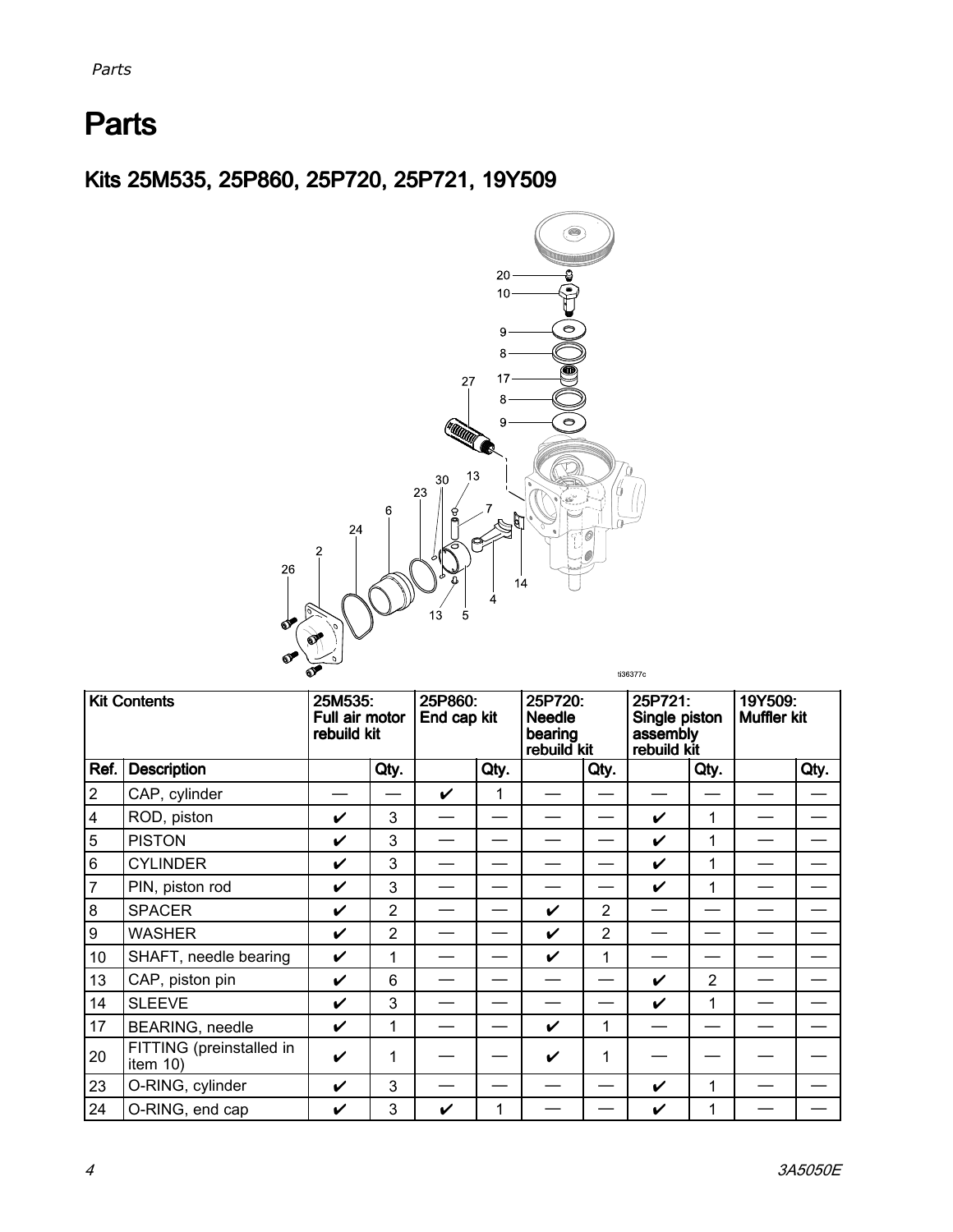|  |  | Parts |
|--|--|-------|
|  |  |       |
|  |  |       |

| <b>Kit Contents</b> |                                   | 25M535:<br>Full air motor<br>rebuild kit |      | 25P860:<br>End cap kit |      | 25P720:<br><b>Needle</b><br>bearing<br>rebuild kit |      | 25P721:<br>Single piston<br>assembly<br>rebuild kit |      | 19Y509:<br><b>Muffler kit</b> |      |
|---------------------|-----------------------------------|------------------------------------------|------|------------------------|------|----------------------------------------------------|------|-----------------------------------------------------|------|-------------------------------|------|
| Ref.                | <b>Description</b>                |                                          | Qty. |                        | Qty. |                                                    | Qty. |                                                     | Qty. |                               | Qty. |
| 26                  | SCREW, cap, socket<br>head        |                                          |      |                        |      |                                                    |      |                                                     |      |                               |      |
| 27                  | <b>MUFFLER</b>                    | $\boldsymbol{\mathcal{U}}$               | 3    |                        |      | $\checkmark$                                       | 3    | ✔                                                   | 3    | $\boldsymbol{\nu}$            | 3    |
| 30                  | MAGNET, Preinstalled in<br>piston | $\boldsymbol{\mathcal{U}}$               | 6    |                        |      |                                                    |      | V                                                   | 2    |                               |      |
| 314                 | TAG, Safety (not shown)           | $\boldsymbol{\mathcal{U}}$               |      | V                      |      | V                                                  |      | V                                                   | 1    |                               |      |

▲ Replacement safety labels, tags, and cards are available at no cost.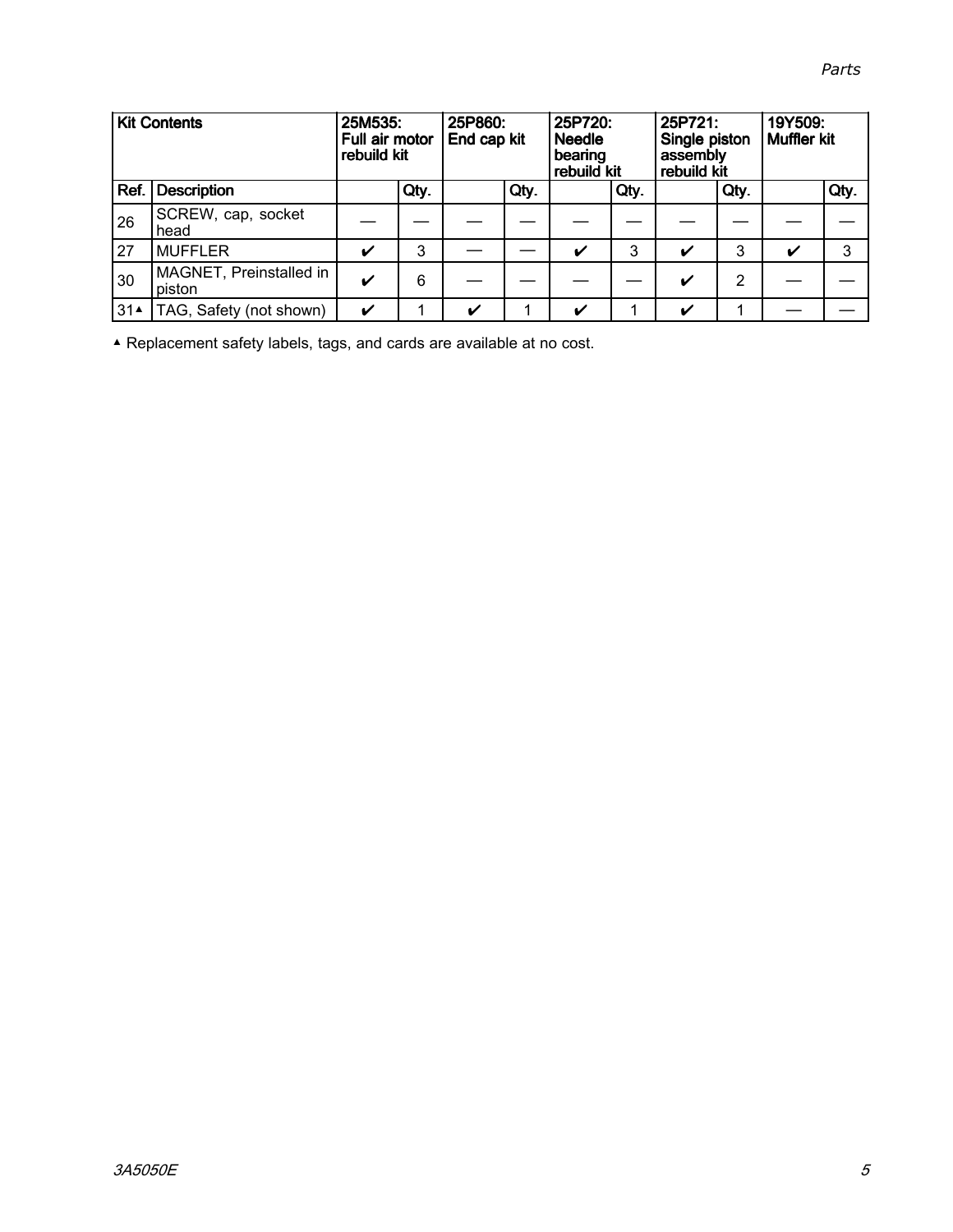## Kits 25U443, 25U444, 25U445



| <b>Kit Contents</b>        |                                                 | 25U443:<br>Top cap<br>kit |                | 25U444:<br><b>Crank</b><br>shaft kit |      | 25U445:<br><b>Body kit</b> |      |  |
|----------------------------|-------------------------------------------------|---------------------------|----------------|--------------------------------------|------|----------------------------|------|--|
| <b>Description</b><br>Ref. |                                                 |                           | Qty.           |                                      | Qty. |                            | Qty. |  |
| 1                          | HOUSING,<br>body                                |                           |                |                                      |      | V                          | 1    |  |
| 3                          | CAP, top                                        | V                         | $\overline{1}$ |                                      |      |                            |      |  |
| 11                         | <b>BUSHING,</b><br>valve                        |                           |                |                                      |      | V                          | 1    |  |
| 12                         | <b>CRANK-</b><br><b>SHAFT</b>                   |                           |                | V                                    | 1    |                            |      |  |
| 15                         | <b>BEARING.</b><br><b>UPPER</b><br><b>SHAFT</b> |                           |                | $\mathbf v$                          | 1    |                            |      |  |
| 16                         | <b>BEARING,</b><br><b>LOWER</b><br><b>SHAFT</b> |                           |                | V                                    | 1    |                            |      |  |
| 18                         | CLIP,<br><b>SPRING</b>                          |                           |                |                                      | 1    |                            |      |  |
| 19                         | CLIP,<br><b>SPRING</b>                          |                           |                |                                      | 1    |                            |      |  |
| 22                         | SEAL,<br><b>SHAFT</b>                           |                           |                | V                                    | 1    |                            |      |  |
| 28                         | PLUG,<br>inlet and<br>exhaust                   |                           |                |                                      |      | V                          | 1    |  |
| 29                         | PLUG.<br>valve<br>bushing                       |                           |                |                                      |      | $\checkmark$               | 1    |  |
| 31 <sup>2</sup>            | TAG.<br>Safety (not<br>shown)                   | V                         | $\mathbf{1}$   |                                      | 1    |                            | 1    |  |
| 32 <sup>2</sup>            | LABEL,<br>Safety (not<br>shown)                 |                           | 1              |                                      | 1    |                            | 1    |  |

▲ Replacement safety labels, tags, and cards are<br>available at no cost available at no cost.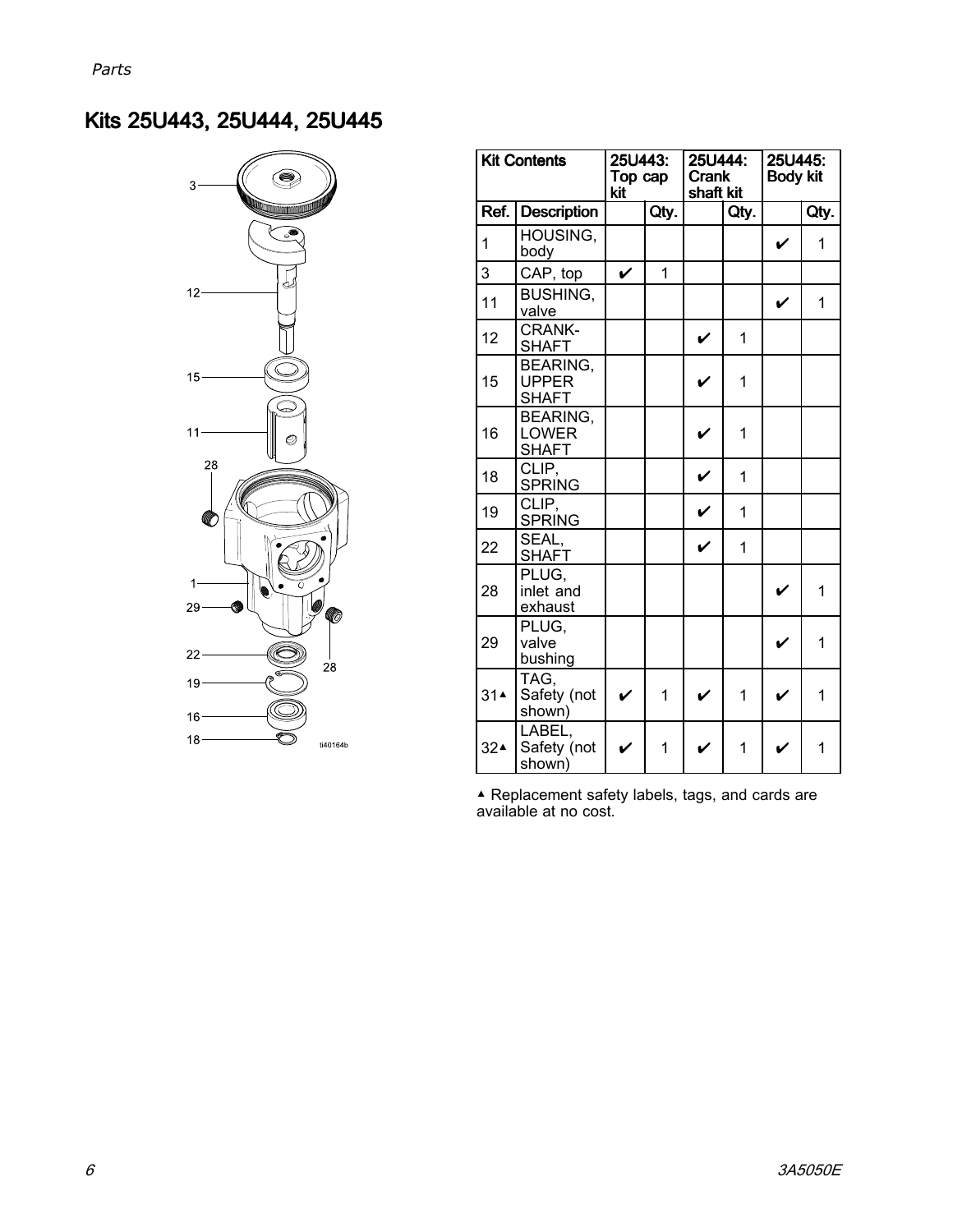# California Proposition 65

### **CALIFORNIA RESIDENTS**

**MARNING:** Cancer and reproductive harm — www.P65warnings.ca.gov.